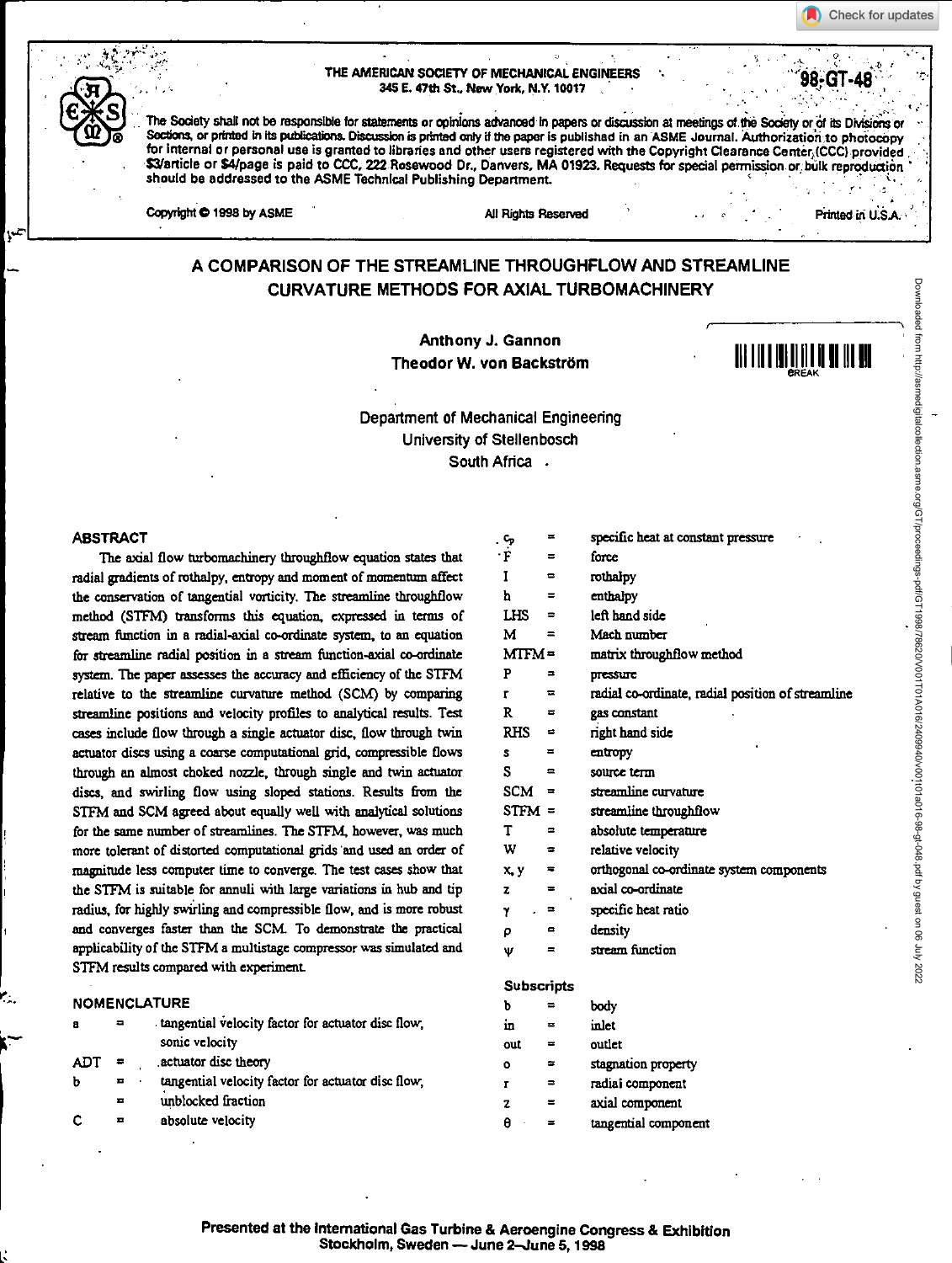#### **INTRODUCTION**

During the last decade the main emphasis in turbomachinery flow analysis has been on computational fluid dynamic (CEO) development. This has led to the ability to simulate the threedimensional flow in multistage machines. However, due to the possibility of including empirical information from extensive data *bases,* meridional methods, in which axial symmetry is assumed, and blade rows are represented by actuator discs, are still used as preliminary design tools. (Sanger, 1996, Damle et al., 1997). Development of the associated deviation and loss models also continues as presented by Camp and Horlock (1994) and König *et al* (1996a, 1996b). This leaves scope for further investigation into the improvement of meridional methods.

Requirements of a useful meridional method will now be mentioned. The method should be able to handle large changes in radial co-ordinate and flows with high swirl, high throughflow Mach numbers and high pressure ratios. It must allow sloped quasiorthogonals to be placed on the leading and trailing edges of the blade rows. The method must be easy to programme and the code should be robust and converge quickly, as throughflow methods are often used to generate entire performance maps consisting of many data points. The method must be accurate, showing good agreement with analytical and experimental results.

This paper will attempt to show that the Streamline Throughflow Method (STEM) has the above properties and could thus be considered as a useful alternative to existing meridional methods. An outline of the STEM development and implementation will be given. The performance of the method in simulating compressible and incompressible flows is investigated by comparing STEM flow fields to flow fields obtained with the well known streamline curvature method (SCM). Both STEM and SCM results will *be* compared to analytical test cases as absolute reference.

#### **STFM DEVELOPMENT.**

The most popular meridional throughflow method, the SCM as described by inter alia Smith (1966) and Novak (1967), is used in many commercial and in-house codes. The main advantages of the method, as stated by Davis and Millar (1975) are the small computer memory requirements and that it is streamline based: in general properties are determined by the actual flow path or conserved along streamlines as in inviscid flow. The use of streamlines also leads to easy interpretation of computational results without interpolation. The SCM suffers from two inherent disadvantages: firstly, mass conservation must be enforced in a separate loop, since it solves a radial momentum equation, and secondly, the results are dependent on the curve fit used for the streamlines. As a curve is fitted to each streamline independently, there is no guarantee that the chosen curve fit represents the flow accurately between the quasi-orthogonals, and uneven spacing of quasi-orthogonals may even cause computational

instability.

Another throughflow method is the Matrix Throughflow Method (MTFM), also investigated by Davis and Millar (1975). It solves the tangential vorticity equation expressed in terms of the stream function as an independent variable on a fixed irregular grid, The method yields values of stream function from which velocities and eventually other variables can be calculated at each grid point. Advantages of the method are the use of standard CEO discretization schemes and solution methods, and its inherent stability, as it is solved as an elliptic Poisson equation of the form:

$$
\frac{\partial^2 \psi}{\partial z^2} + \frac{\partial^2 \psi}{\partial t^2} = \frac{1}{r} \frac{\partial \psi}{\partial r} + S \tag{1}
$$

Consideration of the SCM and the MTFM has led to the question of whether the use of streamlines could be combined with a CEO type approach. Boadway (1976) presented such a method for general irrotational (non turbo-machinery) flows. The transformed tangential vorticity equation, with  $S = 0$ , has co-ordinate r exchanged for  $\psi$  and dependent variable  $\psi$  for r, giving:

$$
\left(\frac{\partial r}{\partial \psi}\right)^2 \frac{\partial^2 r}{\partial z^2} + \left(1 + \left(\frac{\partial r}{\partial z}\right)^2\right) \frac{\partial^2 r}{\partial \psi^2} = -\frac{1}{r} \left(\frac{\partial r}{\partial \psi}\right)^2 + 2 \frac{\partial r}{\partial z} \frac{\partial r}{\partial \psi} \frac{\partial^2 r}{\partial z \partial \psi}
$$
\n(2)

This is called the expanded formulation because the first term on the right hand side (RHS) is not absorbed in the LHS, as in the compact formulation to be discussed later.

#### **Turbomachinerv Throuqhflow Equations**

Hirsch and Warzee (1976) derived the general turbomachinery throughflow equation for inviscid compressible flow.

$$
\frac{\partial}{\partial z} \left( \frac{1}{\rho r b} \frac{\partial \psi}{\partial z} \right) + \frac{\partial}{\partial r} \left( \frac{1}{\rho r b} \frac{\partial \psi}{\partial r} \right) =
$$
\n
$$
\frac{1}{W_z} \left[ \frac{\partial I}{\partial r} - T \frac{\partial s}{\partial r} - \frac{F_{b,z}}{\rho} - \frac{W_b}{r} \frac{\partial}{\partial r} \left( r C_{\theta} \right) \right]
$$
\n(3)

where 
$$
\frac{\partial \psi}{\partial t} = \rho r b W_z
$$
, and  $\frac{\partial \psi}{\partial z} = -\rho r b W_r$ . (4)

The formulation of *the* equation given by Davis and Millar (1975) is similar except that on the LHS of the equation only the Laplacian of the streamline radial position is retained, while the terms containing density gradients are included in the RHS source tams.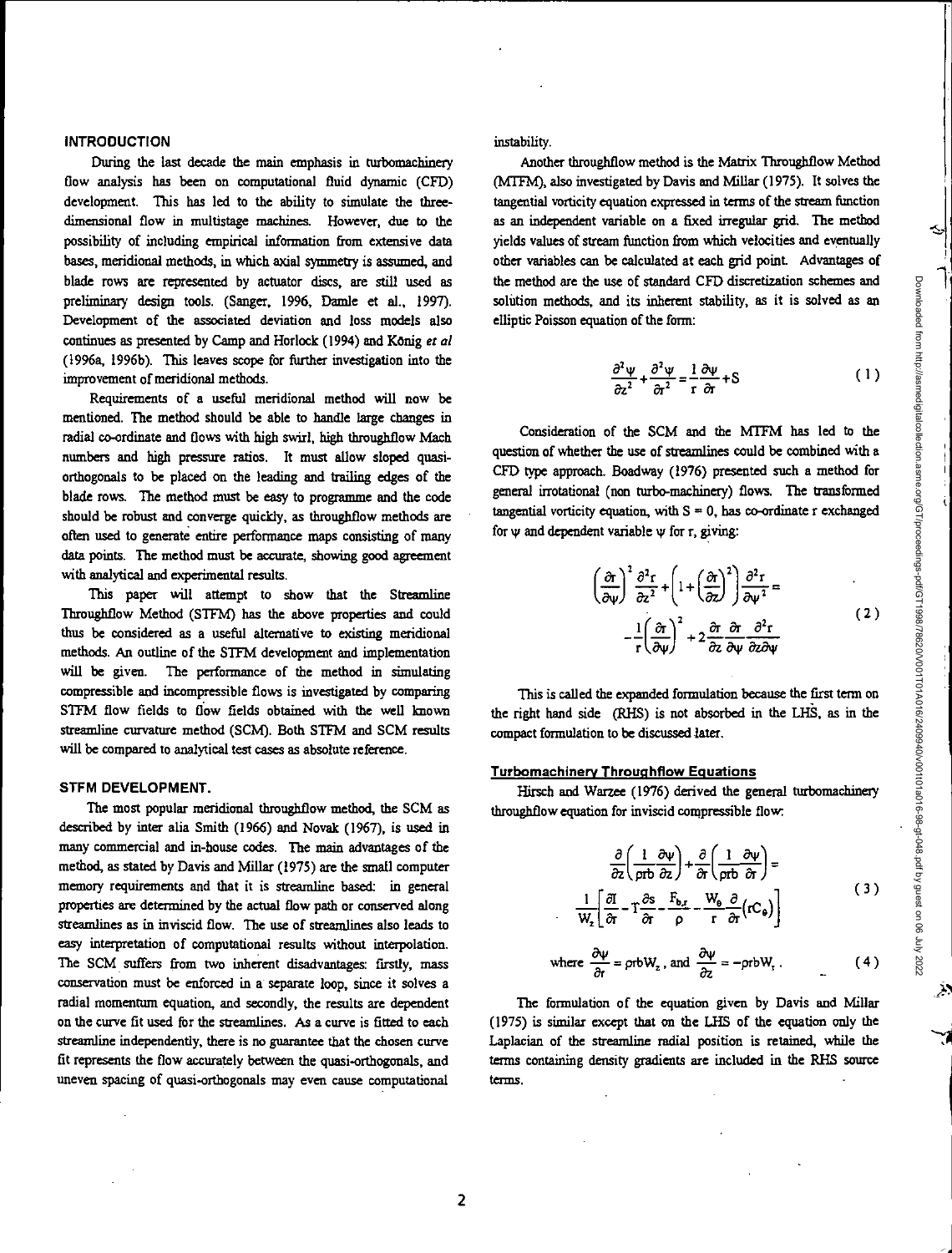$\ddot{\cdot}$ 

Downloaded from http://asmedigitalcollection.asme.org/GT/proceedings-pdf/GT1998/78620/V001T01A016/2409940/v001t01a016-98-gt-048.pdf by guest on 06 July 2022

Equation (3), being formulated in terms of relative velocities and rothalpy, is valid within blade rows and between blade rows. For the sake of simplicity and for the purposes of comparison to analytical solutions certain assumptions will now be made.

#### **Assumptions**

- **1.** The radial force term  $F_{b,r}$  is negligible.
- The blade rows are completely represented by actuator discs.
- 3. Consequently all the flow occurs in blade free space, and the blade blockage factor b is equal to unity (no blockage).
- 4. As a consequence of point 2 above, the flow field can be solved in the absolute frame of reference. (Relative velocity, W replaced by absolute velocity, C and rothalpy, I by stagnation enthalpy, ho).
- 5. Also, gradients with respect to radius in the turbomachinery source term can be replaced with gradients with respect to stream function by using equation (4).

Under these assumptions the turbomachinery equation reduces to the form given by Oates (1988):

$$
\frac{\partial}{\partial z} \left( \frac{1}{\rho r} \frac{\partial \psi}{\partial z} \right) + \frac{\partial}{\partial r} \left( \frac{1}{\rho r} \frac{\partial \psi}{\partial r} \right) =
$$
\n
$$
\rho r \left[ \frac{\partial h_e}{\partial \psi} - T \frac{\partial s}{\partial \psi} - \frac{C_e}{r} \frac{\partial}{\partial \psi} (r C_e) \right]
$$
\n(5)

where

$$
\frac{\partial \psi}{\partial r} = \rho r C_z, \frac{\partial \psi}{\partial z} = -\rho r C_r \tag{6}
$$

Boadway's (1976) transformation is applied to the LHS, with the equation multiplied by - $\text{pr}(\partial \tau/\partial \psi)^3$ . The result is the transformed compact formulation of the turbomachinery throughflow equation:

$$
\left(1 + \left(\frac{\partial r}{\partial z}\right)^2\right) \frac{1}{\rho r} \frac{\partial}{\partial \psi} \left(\rho r \frac{\partial r}{\partial \psi}\right)
$$
  
+ 
$$
\left(\frac{\partial r}{\partial \psi}\right)^2 \rho r \frac{\partial}{\partial z} \left(\frac{1}{\rho r} \frac{\partial r}{\partial z}\right) = 2 \frac{\partial r}{\partial z} \frac{\partial r}{\partial \psi} \frac{\partial^2 r}{\partial z \partial \psi}
$$
  
- 
$$
\left(\rho r\right)^2 \left(\frac{\partial r}{\partial \psi}\right)^3 \left[\frac{\partial h_o}{\partial \psi} - \Gamma \frac{\partial s}{\partial \psi} - \frac{C_e}{r} \frac{\partial \left(rC_e\right)}{\partial \psi}\right]
$$
(7)

The STFM solves this equation for  $r$  in a field with  $z$  and  $\psi$  as co-ordinates. Oates et al. (1976) solved an equivalent but more complicated equation by means of a finite element method. The question of compatibility of the flow fields on opposite sides of an actuator disc was addressed by them and also by Von Backström and Roos (1993).

The method described is called the streamline throughflow method since it resembles the streamline curvature method in having streamline position as the dependent variable, but is based on the same turbomachinery throughflow equation as the matrix throughflow method.

#### **Discretization and Solution.**

The equation is discretized using a non-uniform grid spacing which allows a fine grid tn be used in regions of extreme velocity gradients and coarse grids in areas of small gradients. The discretized equation is solved using a Gauss-Seidel method using relaxation factors between 0.9 and 1.8, the finer the grid the smaller the relaxation factor required. The code was written in FORTRAN and run on a Pentium 75 personal computer. The convergence criteria was that the absolute streamlines shift should be less than le-5 between iterations (for  $1$  m maximum streamline radius).

For compressible flows the density of the fluid is influenced by the pressure and temperature. In the isentropic flow between the actuator discs, however, the density can be directly calculated from the velocity, by employing the stagnation speed of sound. The local speed of sound is not used because it is not constant between actuator discs.

$$
\rho = \rho_0 \left[ 1 - \frac{\gamma - 1}{2} \left( \frac{C_0^2 + C_z^2 + C_t^2}{a_0^2} \right) \right]^{\frac{1}{\gamma - 1}}
$$
\n
$$
a_0^2 = \gamma R T_0
$$
\n(8)

. The method has been extended to handle sloped stations through a scheme described by Harms et al.(1996). This allows a local rectangular grid to be used around each point with the neighbouring values being calculated using linear interpolation.

#### **Description of comparative SCM code**

**The** study required a SCM code for comparative purposes. The comparative SCM code was based on the paper of Novak (1967) as implemented in the masters degree thesis of Heyns (1982). It has options to use either cubic spline curve fits or to directly discretize the gradients and curvatures in the method. There was little difference in the convergence times achieved by the two options. The first, more typical SCM type approach was used

## **TEST CASES**

A series of test cases, starting with simple ones, systematically introduces the various requirements and phenomena to be modelled. To eliminate experimental error, test cases with analytical solutions are selected. The exclusion of blade cascade models, boundary layer blockage, mixing, bleed flows etc focuses attention on the essential problem of correctly predicting streamline and velocity profile shape.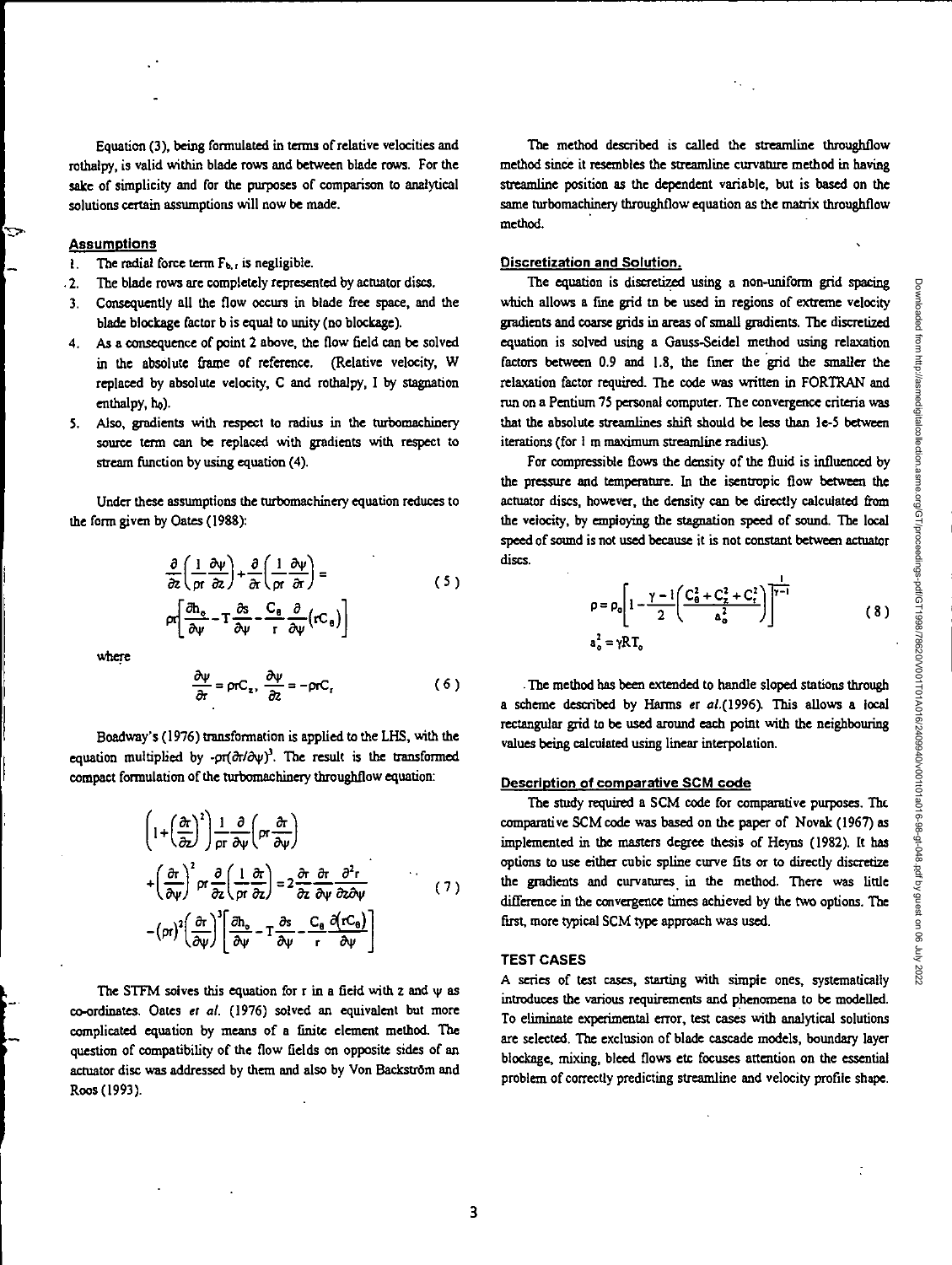There is however, no reason why these effects cannot be included in the STFM as shown later by the 10 stage compressor simulation.

## Incompressible flow

Test case 1. was the simulation of non-swirling incompressible flow through a parallel walled annulus. The expanded formulation based on the method of Boadway (1976) as reported by Von Backström and Roos (1993) was inaccurate near the inner wall. The new, compact formulation completely eliminated this inaccuracy and placed the streamlines at exactly the same radii as the simple analytical solution.

Test case 2. was non-swirling incompressible flow over a sphere. It introduced radial flow and streamline curvature. This test case is useful as the flow is similar to that of the nose bullet on a • turbo-machine hub. The classical inviscid solution was used for comparison of results. The test case used a sphere of radius 0.4 m, with the outer annulus shaped to follow the shape of the analytically calculated stream surface with a maximum radius of 1.0 m. A nonuniform gid spacing was used with a finer grid being used in the region of large radial flows as shown in Figure 1.



Fig. 1 Streamline positions for flow over a sphere.

For both methods the maximum error of 4 % was on the inner streamline near the front of the circle. For the STFM, convergence time was 2 s and for the SCM 40 s. Increasing the number of internal streamlines of the STFM to 31 increased the convergence time to 8 s and reduced the error on the same streamline to 1.7 %.

Test case 3. introduced tangential velocities in the simulation of incompressible flow through a single actuator disc in a parallel annulus. The outer diameter was I m and the inner 0.4 m with the disc is placed at  $z = 0$ . The up and down stream vortex distributions were of the form below, with  $a = 6.0 s^{-1}$  and  $b = 6.0 m^2/s$ . In all the test cases the tangential velocity at the disc is taken as the average of the upstream and downstream value.

$$
C_{\theta} = ar \pm b/r
$$
 (9)

The axial velocity at the hub inlet was 10 m/s. Results were compared to the simple actuator disc theory (ADT) as described by Dixon (1978). Figure 2 shows the radial positions of the 7 internal streamlines at each axial station as computed by the STFM, as well as the median internal streamline from the simple ADT solution.



Fig. 2 Incompressible flow through a single actuator disc.

The maximum difference of 0.7% in median streamline position occurs immediately after the actuator disc. Since simple ADT disregards radial velocities, it is not accurate in the immediate vicinity of the disc, but the general agreement in streamline shape is good. Figure 3 gives an indication of the accuracy of the STFM in predicting velocity profiles in incompressible flows. The test case is similar to the previous but there are 15 internal streamlines. The objective in this test case is to predict the far upstream and downstream velocity profiles where ADT is accurate. The maximum error in inlet velocity far upstream is 0.3 % at the hub and in exit velocity far downstream it is 0.6 % at the casing.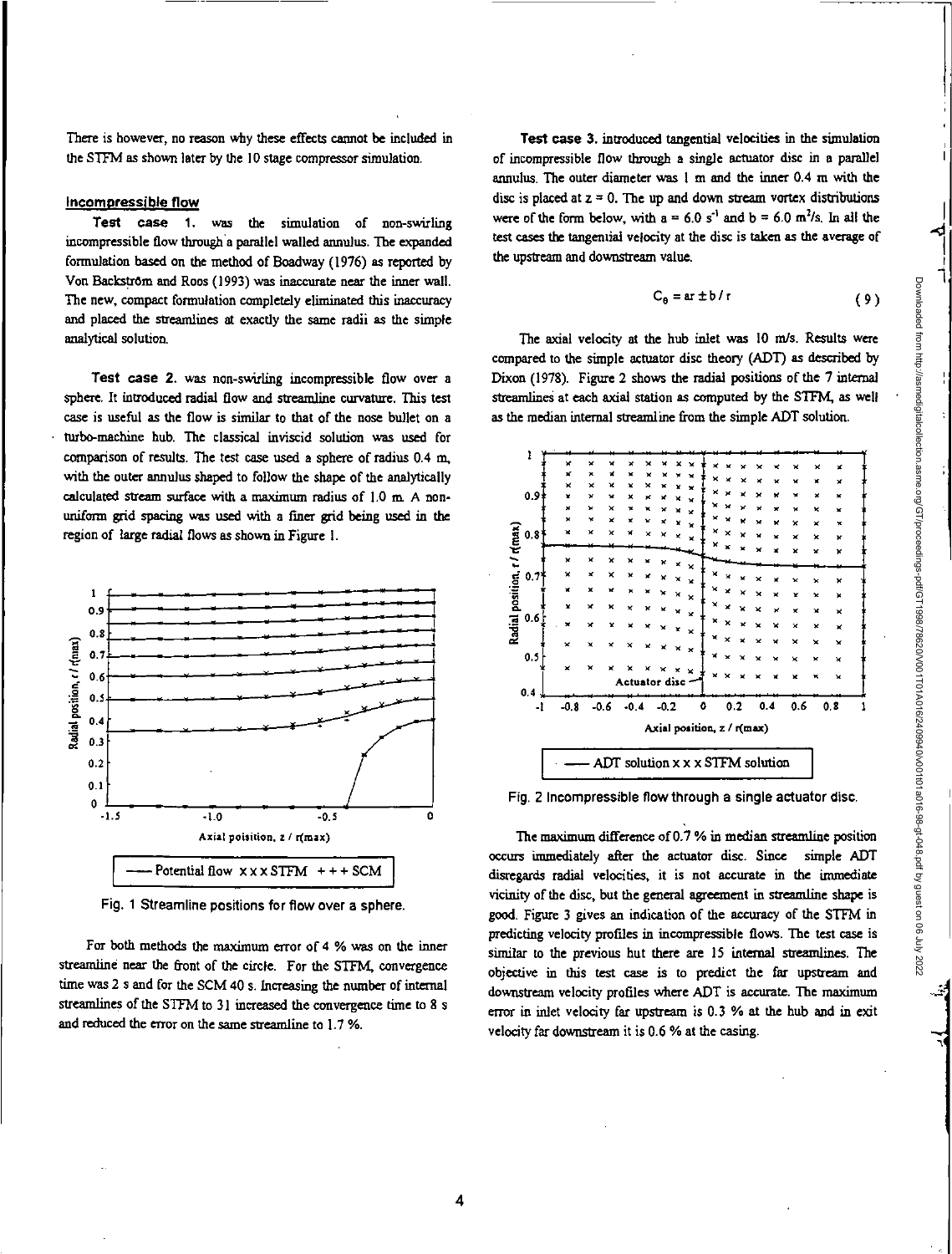

Fig. 3 inlet and outlet axial velocity profiles of incompressible flow through a single actuator disc.

**Test case 4.** is the same as test case 3 except that a second actuator disc removed the swirl introduced by the first, and the axial velocity at the hub inlet was 5.5 rn/s (Dixon, 1978). This test case represents duroughtlow modelling with one axial station on the *blade*  leading edge and one on the trailing edge. The tangential velocity at the discs is taken as *an* average of the up and downstream values. There were 7 streamlines and 7 stations in the flow field.



Fig. 4 Median Streamline position for twin actuator disc case using coarse axial grid.

Figure 4 shows only the median streamline as calculated by simple ADT, STEM and SCM. The general impression is that STEM agrees better with the analytical solution. The maximum differences compared to the ADT solution were 0.5 % for STFM between the discs, and 0.6 % for SCM at the discs. STEM took 1 s to converge and SCM took 5 s.

## **Compressible Flow**

**Test case 5** is compressible non-swirling flow through a' nozzle. The nozzle dimensions and fluid properties are given in the following table.

Table **1. Gas constants and nozzle radius at Inlet and outlet for compressible flow nozzle.** 

| т,   | 300 K                  | R             | 287.14 J/kg.K     |
|------|------------------------|---------------|-------------------|
| Р.   | 600 kPa                | c,            | 1005 J/kg.K       |
| p.   | $6.965 \text{ kg/m}^3$ | Mass flow     | 274.5 kg/s        |
| T'n. | m                      | $r_{\rm out}$ | 0.25 <sub>m</sub> |

The nozzle area decreases by a factor of  $1/16$  starting at  $z = 3$  m. The radius varies according to a cosine function over a length equal to 2.5 upstream diameters. A comparison of selected variables of the STFM and one dimensional solution far downstream is shown in Table 2.

**Table 2. Comparison of STEM and 1 dimensional analysis of compressible flow nozzle.** 

| Outlet                  | <b>STFM</b>                 | 1-D analysis  | CTTOT  |
|-------------------------|-----------------------------|---------------|--------|
| $\mathtt{C_{z \, out}}$ | 306.7202 m/s                | 306.7152 m/s  | 0.002% |
| Pout                    | $4.55780$ kg/m <sup>3</sup> | 4.55787 kg/m3 | 0.002% |
| Mou                     | 0.96140                     | 0.96138       | 0.002% |

The STFM results for this test case agree extremely well with the one dimensional solution. Figure 5 shows that the highest velocity in the nozzle is just below sonic The results prove the method to be reliable for non-swirling flow up to just below Mach 1.0, but the present discretisation cannot handle supersonic throughflow velocities. Computation time was 16 s.

**Test case 6.** is a compressible flow through an inlet guide vane represented by an actuator disc. The flow upstream of the actuator disc has no tangential velocity, while downstream the following distribution was assumed with the tangential Mach number at mid radius being sonic,

$$
C_{\theta} = b / r \tag{10}
$$

Although the throughflow velocity in this test case is always less than Mach 1 there are regions of sub, trans and supersonic flow. It is interesting to note that **had** the flow been incompressible in this test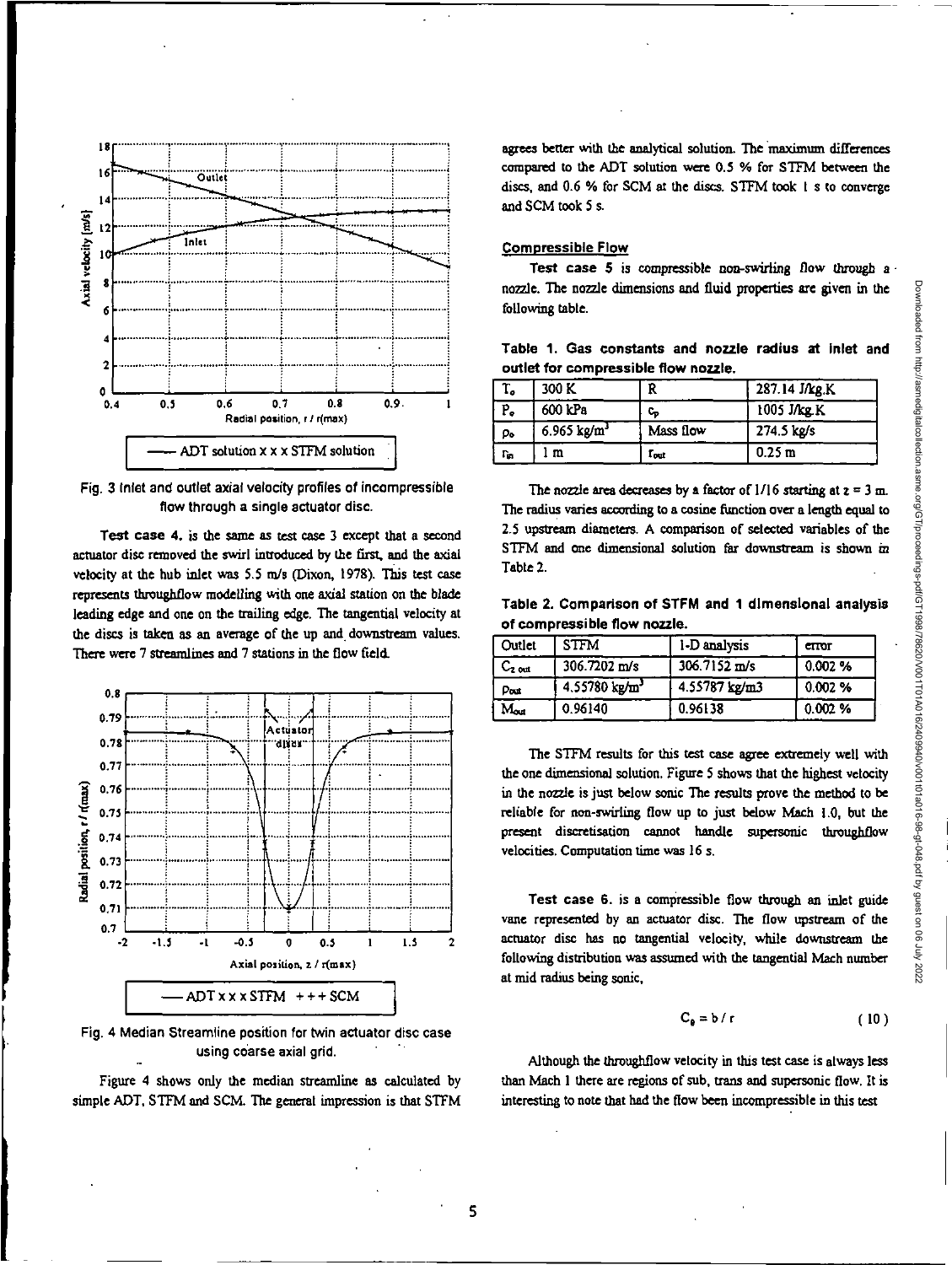

Fig. 5 Compressible flow through a nozzle

case, no streamline shift would have occurred through the disc, due to the free vortex distribution of the swirl . The shift is entirely due to changes in density, making this a good test case for investigating the effect of compressibility in the method. The problem simulated was the same as that used by Horlock (1978) with the inlet properties and geometry listed in Table 3. There were 15 internal streamlines and 51 axial stations in the STEM model.

**Table 3. Constants used for compressible flow through an actuator disc.** 

| $\overline{T}_{\bullet}$ | 273 K            | R                      | 287 J/kg.K            |
|--------------------------|------------------|------------------------|-----------------------|
| $P_o$                    | 98 490 Pa        | c,                     | 1004 J/kg K           |
| $C_{z,m}$                | $60 \text{ m/s}$ |                        | $281.5 \frac{m^2}{s}$ |
| hub-tip ratio            | 0.7              | Disc co-ordinate       |                       |
| Outer radius             | l m              | Mean radius tangential | 1.0                   |
|                          |                  | Mach number            |                       |

Figure 6 shows the variation in axial velocity along the hub and casing (tip) and along the median streamline compared to the analytical solution of Horlock (1978). The STEM predicts a 3.2 % higher velocity at the hub just upstream of the disc when compared to the Horlock (1978) solution that assumes radial velocities to be zero. Using the same grid, the SCM solution was almost identical, predicting a 2.9 % higher velocity. The convergence time using the STFM, however, was 16 seconds, using a relaxation factor of 1.6, while the SCM relaxation factor had to be reduced to 0.002 to obtain convergence to  $1 \times 10^{-5}$ , and consequently took much longer to converge.



Fig. 6 Axial velocities for compressible flow through a single actuator disc.

Test case 7. simulates compressible flow through a nozzle guide vane and turbine blade row using two actuator discs This is an extension of test case 6, with the second actuator disc at one third of the blade span downstream. Across the second (turbine) disc the flow is turned back to the axial direction with a stagnation temperature drop of 49 K. Figure 7. shows STEM and SCM solutions, for 15 internal streamlines and 96 axial stations, superimposed on a compressible simple ADT solution given by Hawthorne and Ringrose (1963-4).



Fig. 7 Axial velocities for compressible flow through twin actuator discs.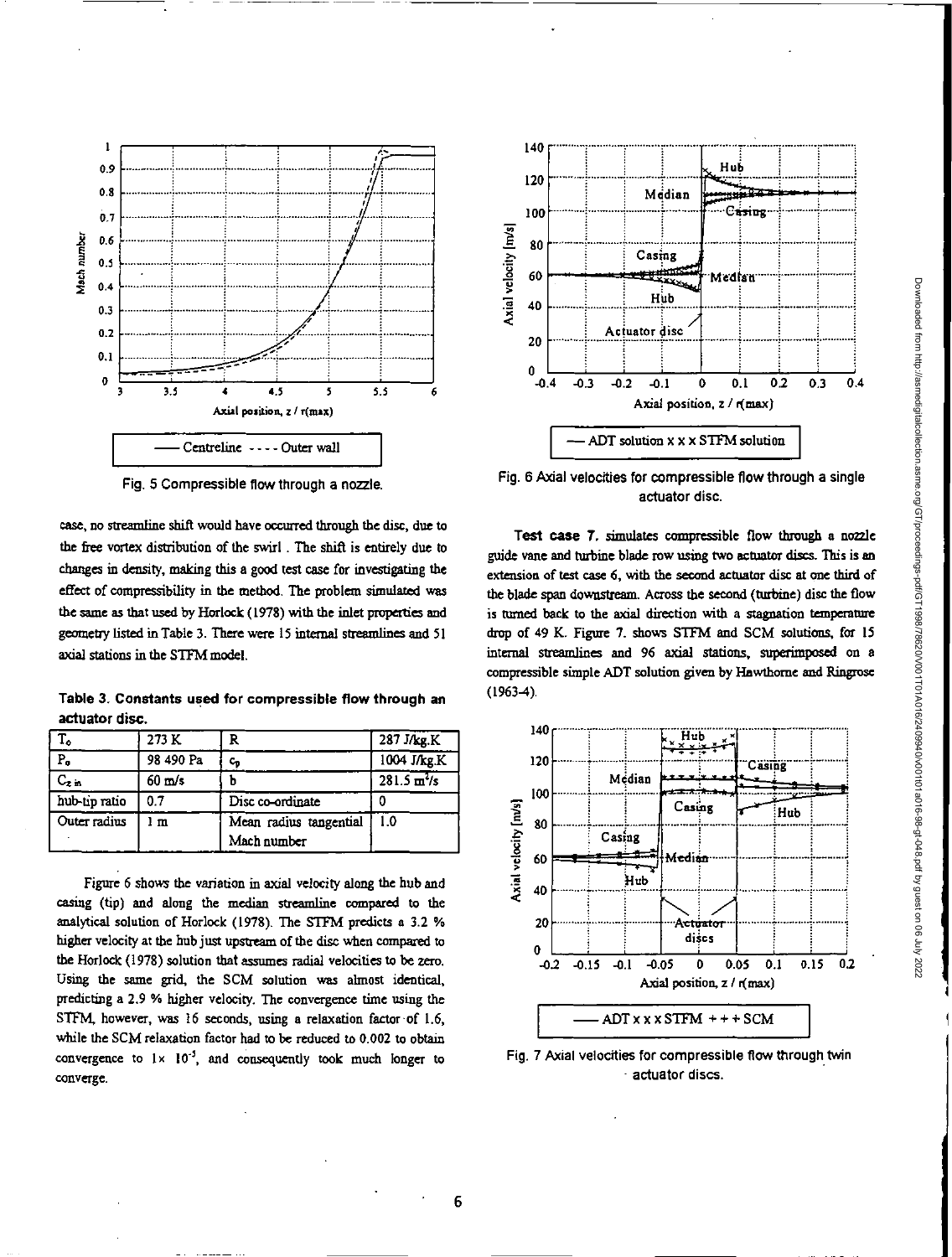Table 4 shows velocity differences compared to ADT theory for STEM and SCM. It is worth noting that the differences between STEM and SCM are typically 2 % but when both methods are compared to ADT the differences are about 4 %. STEM converged to 1.0e-5 in 26 s with a relaxation factor of 1.8, while SCM converged to 7.0e-5 in 10 000 iterations in 3 hours using a relaxation factor of 0.00005.

| Position $\emptyset$ Method $\Rightarrow$ | <b>STFM</b> | <b>SCM</b> |
|-------------------------------------------|-------------|------------|
| Upstream of disc 1                        | 4.5         | -6.5       |
| Downstream of disc 2                      | 4.6         | 30         |
| Upstream of disc 2                        | 4.5         |            |
| Downstream of disc 2                      | -1.5        | -3.9       |

Table 4. Percentage difference in axial velocity compared to ADT

Test case 8 investigates the effects of sloping the axial stations on the perfonnance of the STEM for swirling flow through an expanding annulus as shown in Figure 8. The grid geometry of the reference case consisted of 19 evenly spaced internal axial stations. The geometry and streamline positions of the simulation with sloped stations are superimposed in the figure. There is no discernible difference in streamline position. The sloped station solution required 16 iterations for convergence compared to 14 for the vertical stations.



Fig. 8 Swirling flow comparing results from vertical and sloped stations

## COMPRESSOR SIMULATION

For a numerical method to be useful it must be able to be applied in practice. For this Howell's (1942, 1945) correlation for loss and deviation were used with the STEM to simulate a repeating 10 stage (21 blade row) process gas axial compressor. Experimental results for air pumped at scaled conditions were available and these were compared to the STEM results. The design pressure ratio for these conditions was 1.3 with a density ratio of 1.21. The inlet casing and hub diameters were 0.246 m and 0.16 m respectively with an operating speed of 4350 rpm. The inlet casing and hub solidities were 1.1636 and 0.7630 respectively.

The *gid* used for the simulation consisted of three axial stations ahead of the inlet guide vanes and three after the outlet. One axial station was placed at the leading and trailing edge of each blade row while 11 internal streamlines were used. This reasonably coarse grid is similar to that used in many SCM applications. A typical STFM simulation took 45 seconds. The performance map shown in Figure 9 has three curves corresponding to different stagger blade angles as indicated. The experimental results are superimposed over the numerical simulation. There is good agreement between the experimental and numerical results on flow resistance lines through and below the design point but the predicted curves tend to be steeper than the experimental results at higher pressure ratios. The likely cause of these deviations is the simple boundary layer blockage model employed. It is one suggested by Cumpsty (1989, p80) who gives as rule of thumb for design point calculations a blockage increase of 0.5% per blade row up to a maximum of 4 %.



Fig 9. Comparison of numerical and experimental results for multistage compressor.

## **CONCLUSION**

•

*Compared* to analytical solutions the accuracy of *the* STEM for the same number of streamlines was similar to the SCM. The STEM, however, used an order of magnitude less computer time to converge to the same criterion because its stream function formulation automatically satisfied mass conservation and did not need a separate